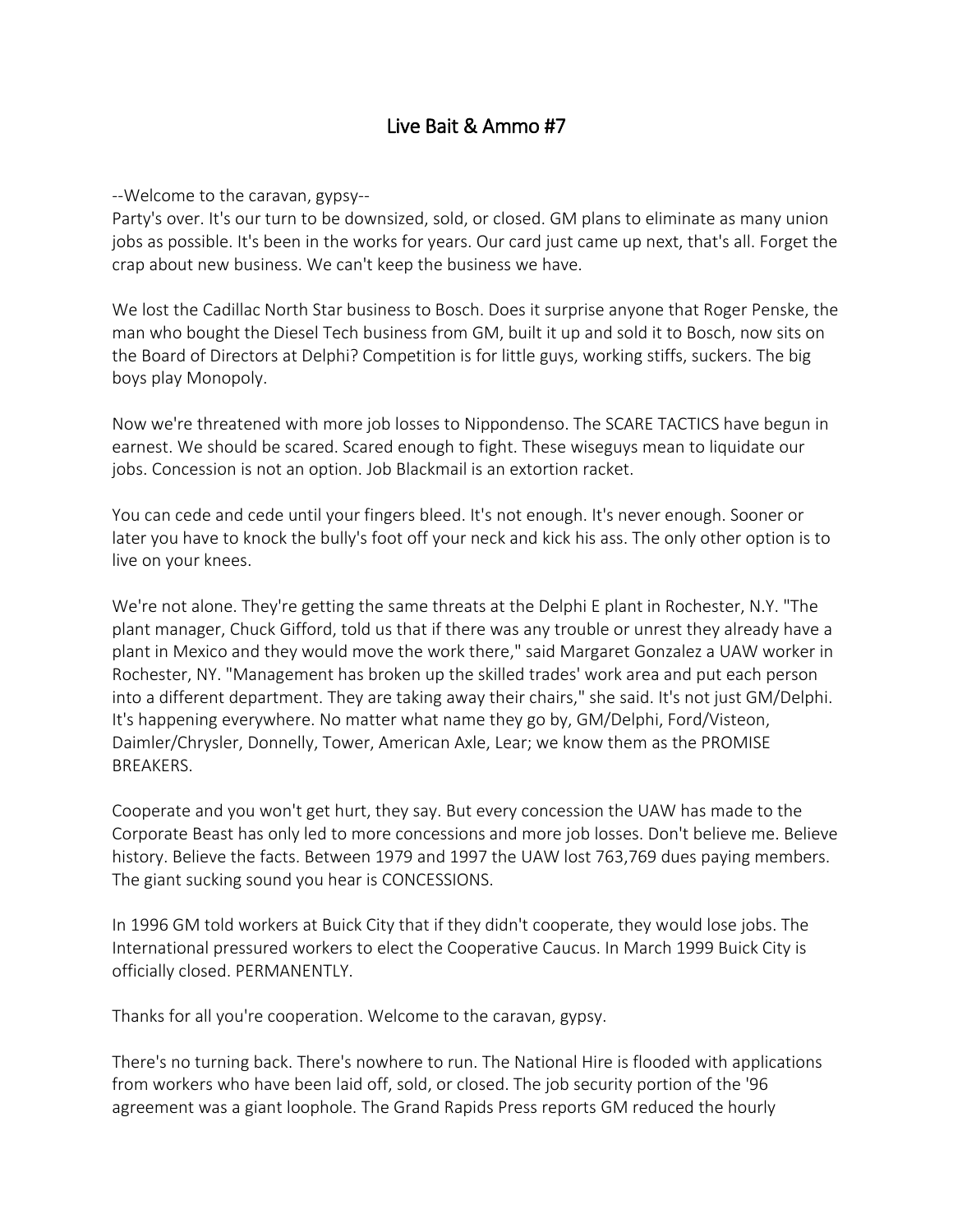workforce in Michigan '15 percent in just the past three years. Now, GM plans to cut much deeper into its hourly work force by building more efficient assembly plants, code-named Yellowstone<sup>"</sup>

Last summer's strike in Flint is looking more and more like a set-up. GM reduced inventories on last years models without paying sub-pay, got a no-strike concession, and spun off Delphi. Did the plan work? Check out the price of GM stock. Dividends are up. Workers' bonuses are down. Now the reapers of unearned income are about to receive a tax-free distribution of Delphi stock without so much as an ante. Nice work if you can get it.

For workers at Flint Delphi East the clock is ticking. After the strike last August they lost 500 jobs before the ink dried on the contract. The Cooperative Caucus is pushing for more concessions. Don't be fooled, lean means job reduction, not job security. The promise of new work is mouthed but there's nothing in writing. The old hustler's adage holds true. Don't listen to the barker. Keep your eyes on the action.

"Tawas, a non-union company, brought video cameras into the plant and filmed us assembling. Later they moved one of the new modular lines from our plant to Tawas," said Terry Couchre a UAW worker in Flint. "They are combining Pipe Fitter, Machine Repair, and Millwright classifications," he said. "These decisions are being made without the ratification of the membership." The Key Four alter the contract without so much as a nod to the peons who pay \$40 a month union dues.

In Anderson, IN. the Delphi I plant was sold last year despite Battenberg's pledge not to sell or close the plant in exchange for concessions. GM treats contracts like toilet paper.

At the Delphi E plant in Anderson the starter business was sold to Delco Remy America. They still make ignitions and alternators at Delphi E but employment is dropping as more and more work is outsourced. "We're becoming an assembly plant. We don't manufacture anything anymore," said Steve Bricker a UAW worker in Anderson. That's the trend. In 1973 there were 26,000 GM workers in Anderson. Today, 3000 are employed at Delphi E. Where will it end?

In Chihuahua, Mexico news sources report that Lee Crawford, Delphi Director of Mexico and Central America, has warned that "although Delphi has no plants in Central America now, if costs in Mexico become prohibitive, the company is keeping its options open." How low can you go?

Corporate honchos complain the peso's too high. They say they can easily move further south to Guatemalan towns where the women and children work almost for nothing and soldiers keep the union in line.

Meanwhile Ed Northern is barnstorming the country staging pep rallies and chanting the praises of Delphi, but no one has seen anything in writing to guarantee our jobs or our pensions. He's following the formula prescribed by Delta Consulting Group Inc, New York, who advise, "Energize